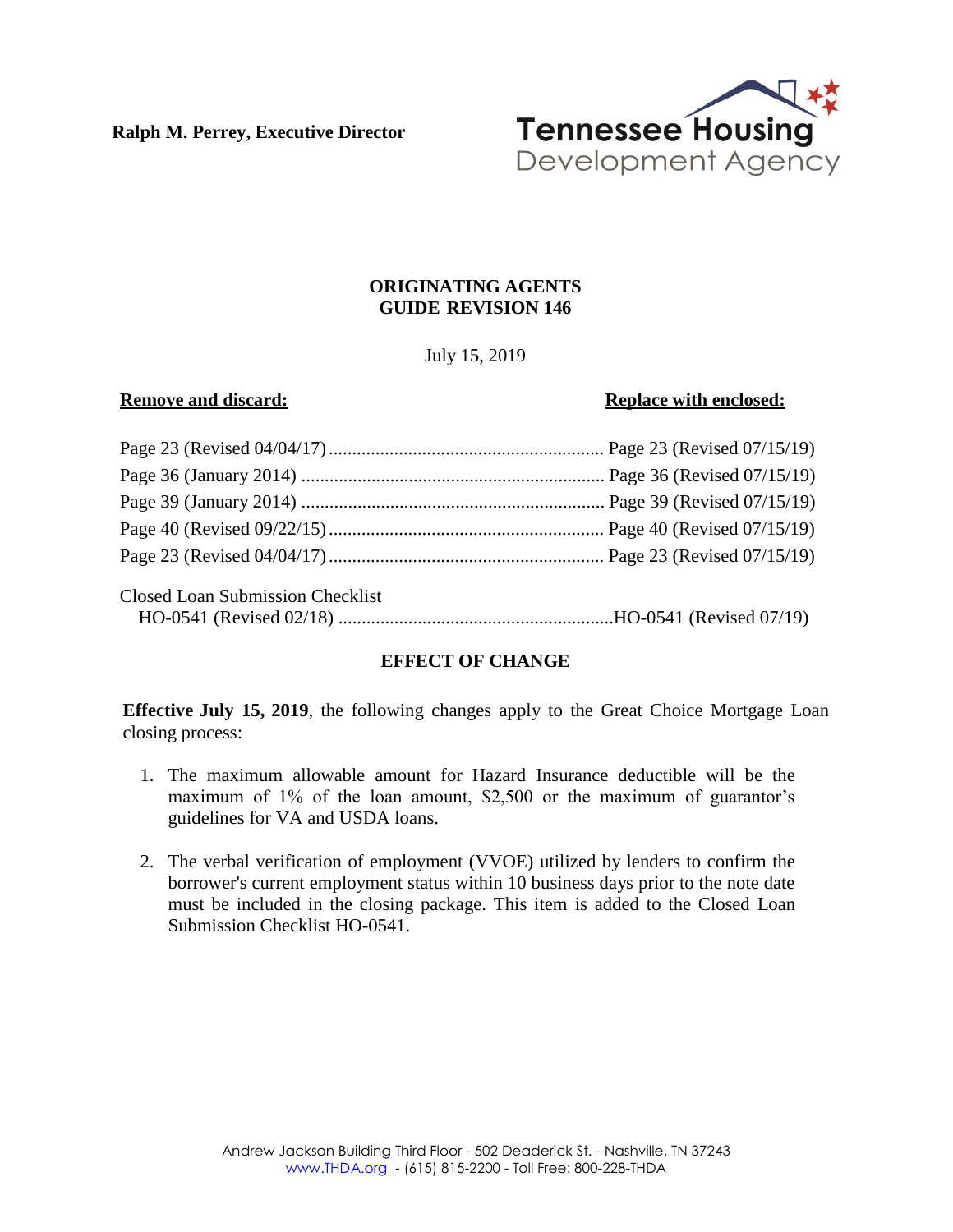## **Tennessee Housing Development Agency (THDA) Closed Loan Submission Checklist**

| OA Name:               | THDA Loan #:      |  |
|------------------------|-------------------|--|
| <b>Contact Person:</b> | Primary Borrower: |  |
| Phone:                 | Date Loan Closed: |  |

#### Please upload package to: **OLS.THDA.ORG**

In each space below, check items enclosed, or enter "**TF**" (to follow), or "**NA**" (not applicable). Assemble package in order listed. All items except those with an asterisk must be in package at initial delivery (which must be within 10 days of the date loan closed). All items must be complete, fully executed, dated and notarized, if required, all as indicated in each document and the Originating Agents' Guide.

- Request for Loan Purchase with Acknowledgement and Certification
- Power of Attorney, if applicable
- \_\_\_\_ Initial Escrow Account Disclosure
- \_\_\_\_ Executed Enforceable Obligation Letter (FHA only)
- \_\_\_\_ Original Note, endorsed to THDA
- \_\_\_\_ Original Second Mortgage Note
- \_\_\_\_ \*Recorded Deed of Trust and Riders, if applicable; copy of unrecorded with closing package
- Recorded second mortgage deed of trust, if applicable; copy of unrecorded with closing package
- \_\_\_\_ \*Recorded Affidavit of Affixation (Manufactured Homes)
- \_\_\_\_ \*Recorded Assignment from OA to THDA (n/a if MERS documents submitted) if applicable
- \_\_\_\_ \*Title Insurance Policy with THDA named as insured
- \_\_\_\_ Executed Warranty Deed (Certified copy of recorded Warranty Deed if Manufactured Home)
- Signed Closing Disclosure
- \_\_\_\_ THDA Settlement Statement (HUD-1) for second mortgage
- Revised Loan Estimate (if applicable)
- Final executed 1003
- \_\_\_\_ Hazard Insurance policy declarations page or Certificate of Insurance with THDA as named insured, maximum deductible of \$2500
- \_\_\_\_ Life of Loan Flood Hazard Determination
- Notice to Borrower in Special Flood Hazard Area, if applicable
- \_\_\_\_ Flood Insurance Application with THDA as named insured and copy of premium check (if applicable)
- Address Certification (if applicable)
- \_\_\_\_ Name Affidavit (if applicable)
- \_\_\_\_ Copy of clear Termite Letter or soil treatment certificate (if applicable)
- \_\_\_\_ Escrow Agreement for Repairs or Completion of Construction (if applicable)
- \_\_\_\_ THDA Commitment conditions satisfied
- \_\_\_\_ IRS Form 4506
- Final inspection, if applicable
- \_\_\_\_ Verbal Verification of Employment within 10 days of note date
- Hello/Goodbye letter Notice of Transfer of Servicing
- \_\_\_\_ \*Copy of MIC/LGC/Original RECD 1980-17, **OR** as applicable:
	- *\_\_\_\_ Lender query from FHA connection reflecting THDA as the holder*
	- \_\_\_\_ Copy of completed USDA/RD 1980-11 and 1980-18 (conditional commitment)
	- \_\_\_\_ **PRIOR TO PURCHASE** -- Original Certificate of Title or Original Manufactured Certificate of Origin (Manufactured Home) if not included in Underwriting Submission Package

# **FINAL MANDATORY DELIVERY DATE FOR ALL ITEMS**:

Closing date + 120 days = \_\_\_\_\_\_\_\_\_\_\_\_\_\_\_\_\_\_\_\_\_\_\_, \_\_\_\_.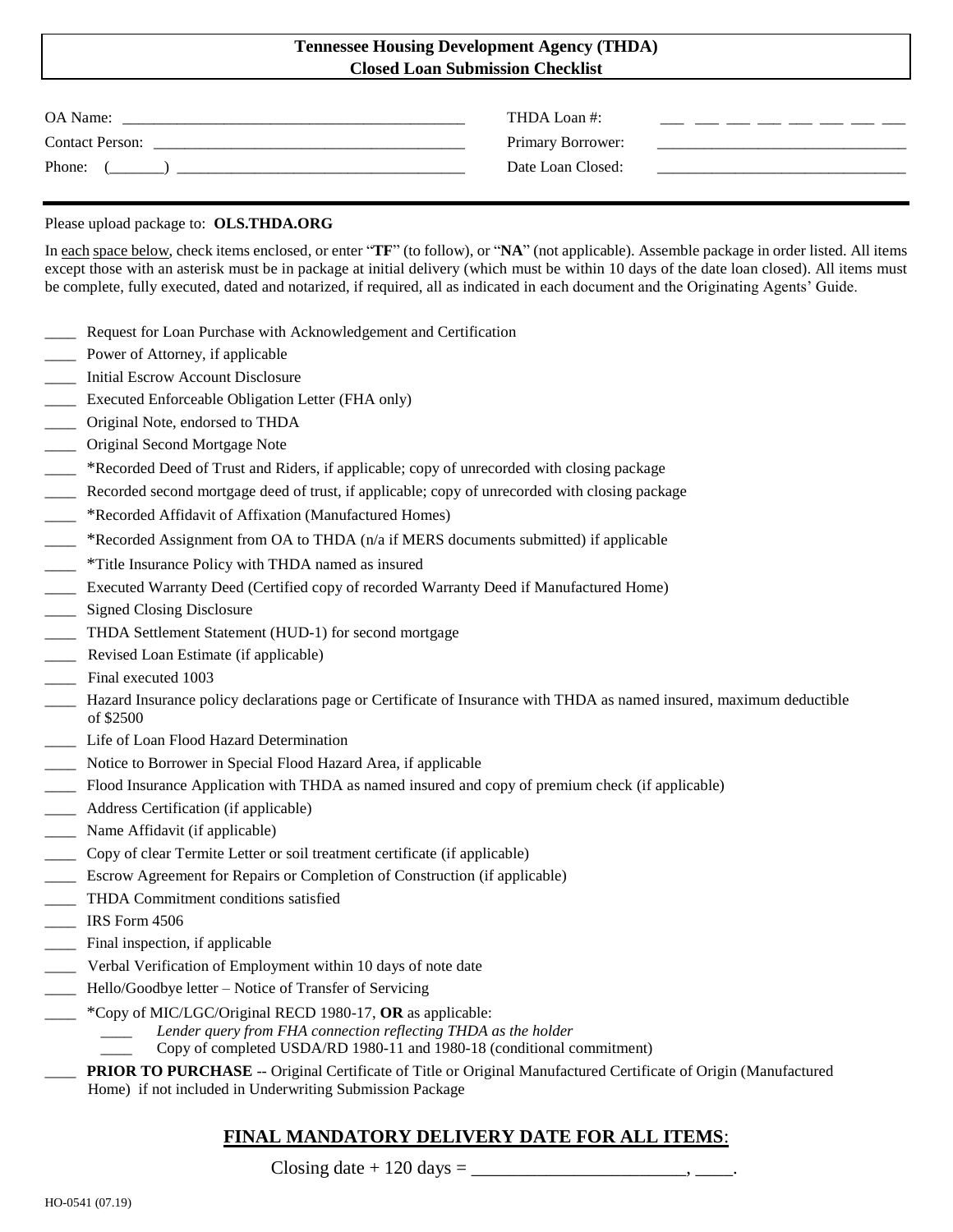## 2. Great Choice Plus

 The Great Choice Plus loan is a 0% interest rate, deferred payment, forgiveable second lien. The second mortgage loan is forgiven at the end of the term of the Great Choice first mortgage loan. Great Choice Plus second mortgage loans can only be used for closing costs, prepaids and down payment assistance.

### **F. Prepayment Penalty**

Prepayment penalties are not permitted on THDA loans.

#### **G. Late Charge**

Late charges, if any, must be reflected in the Deed of Trust and Note and must be in compliance with program insurer's guidelines.

## **H. Origination Fee**

Only the authorized Origination Fee may be charged.

### **I. Assumptions**

THDA first mortgage loans are assumable only if the person assuming the THDA loan meets all THDA program requirements applicable to new THDA loans, and the assumption application is approved by THDA. Assumption applications are processed by THDA or the THDA Servicer of the loan to be assumed.

THDA second mortgage loans are not assumable with the exception of a VA assumption.

## **4.4 FEDERAL RECAPTURE**

All THDA loans closed after December 31, 1990, are subject to the federal recapture tax. The recapture tax is designed to recapture a portion of the subsidy associated with THDA loans. Recapture tax liability must be determined at the time the property is sold, if the sale occurs within nine years from the closing of the THDA loan. Refinancing a THDA loan does not trigger recapture tax liability, however, if the property is sold after the date of refinancing but before the ninth anniversary of the THDA loan closing, recapture tax liability must be determined at the time of sale. THDA Originating Agents notify the Applicant about recapture tax at the time a THDA loan application is made by securing their signature on the Notice To Applicants Federal Recapture Requirements.

Whether the recapture tax results in an actual payment to the federal government depends on a number of factors, including changes in family income, gain on the sale of the property, the number of years the THDA loan is outstanding, and the original THDA loan amount. The exact amount to be paid, if any, cannot be determined until the property is sold.

A THDA loan, originally closed after December 31, 1990, that is assumed within nine years from the date of the original THDA loan closing is subject to the recapture tax for an additional nine year period beginning on the date of the assumption.

For further information regarding the federal recapture tax, advise Applicants or Borrowers to contact their tax professional. Written information is available by ordering IRS Form 8828 "Recapture of Federal Mortgage Subsidy" and its accompanying instructions from any IRS office or through the IRS website at www.irs.gov.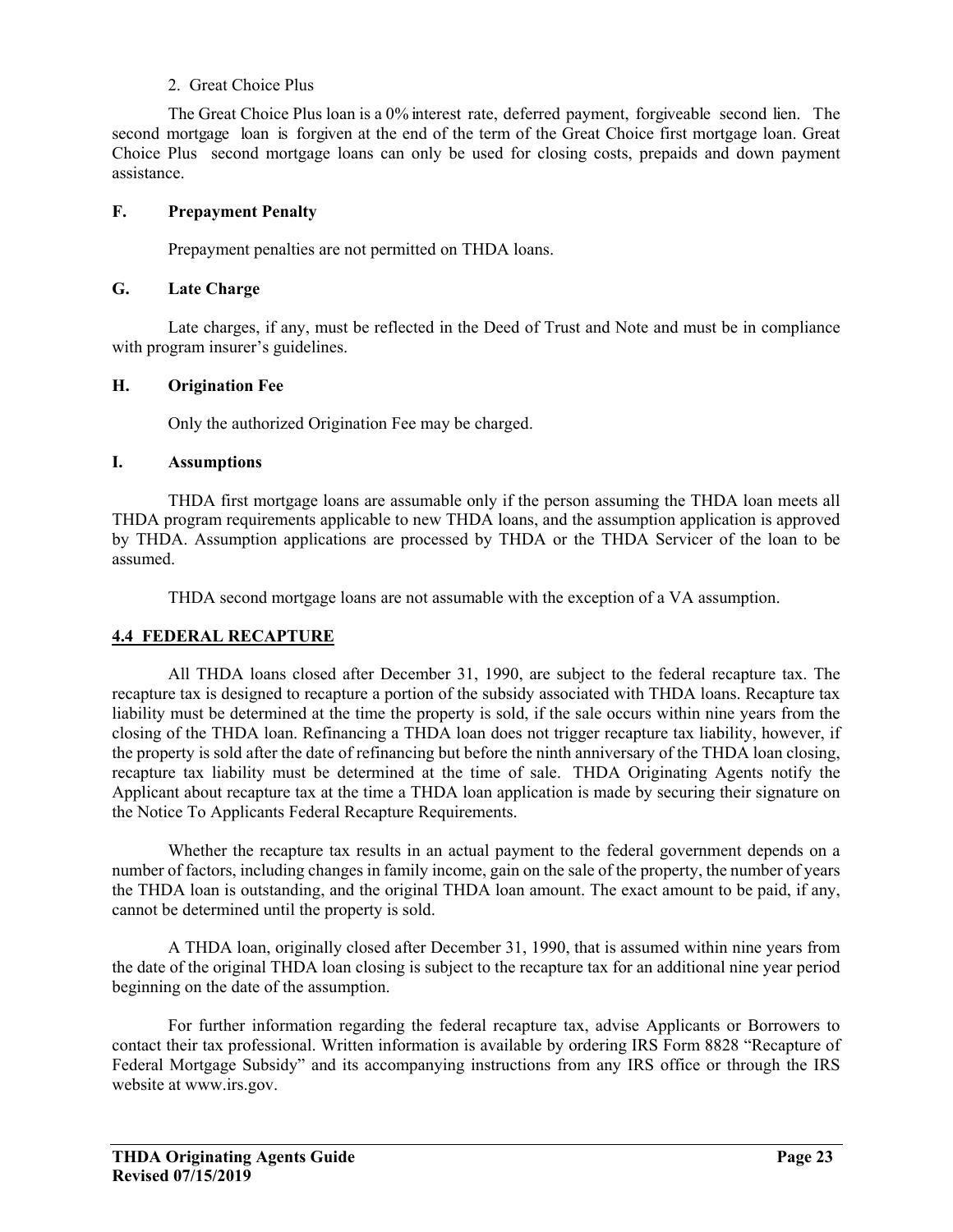## **6.6 FUNDING THDA LOANS**

#### **Funding Method**

All THDA first mortgage loans and THDA Great Choice Plus second mortgage loans are funded by the Purchase Method. Under this funding method, the loan closes with the Originating Agent's funds after all Prior-to-Closing conditions have been cleared by THDA. After the closed loan file is delivered to THDA with acceptable documentation, THDA may purchase the loan.

## **6.7 ADDITIONAL INFORMATION**

## **A. Scheduling Loan Closings**

Depending on volume, THDA attempts to review application files in the order of date received within 5 business days following the date of receipt. Application files received later than those already on hand will not be underwritten out-of-turn due to a scheduled closing date or the personal circumstances of an Applicant or a seller. Applications hand delivered by the Originating Agent after 3:00 P.M. will be considered received the following day for processing purposes. Applications received during the final 5 business days of the month should not be expected to close by end of month.

### **B. Change Of Property**

If, at any time between application and closing, the Applicant wishes to purchase a different property, a new transaction is created. If property is substituted before the application file is submitted to THDA, be sure all references to the original property are omitted (including information on the 1003), and a correct sales contract, appraisal and all original THDA Affidavits showing correct property address are enclosed.

If the Applicant wishes to purchase a property different from that which is indicated in the Commitment, the Commitment is void and a new application reflecting the correct property must be submitted to THDA.

#### **C. Change in Employment**

If, at any time between commitment issued and closing, the Applicant is no longer employed at the employment listed on the 1003, as determined by the Verbal Verification of employment (VVOE), THDA must be notified immediately. The commitment is voided.

If the Applicant wishes to continue with the purchase of the property, a correct 1003, income documentation and new approval documents must be provided and a new commitment will be issued.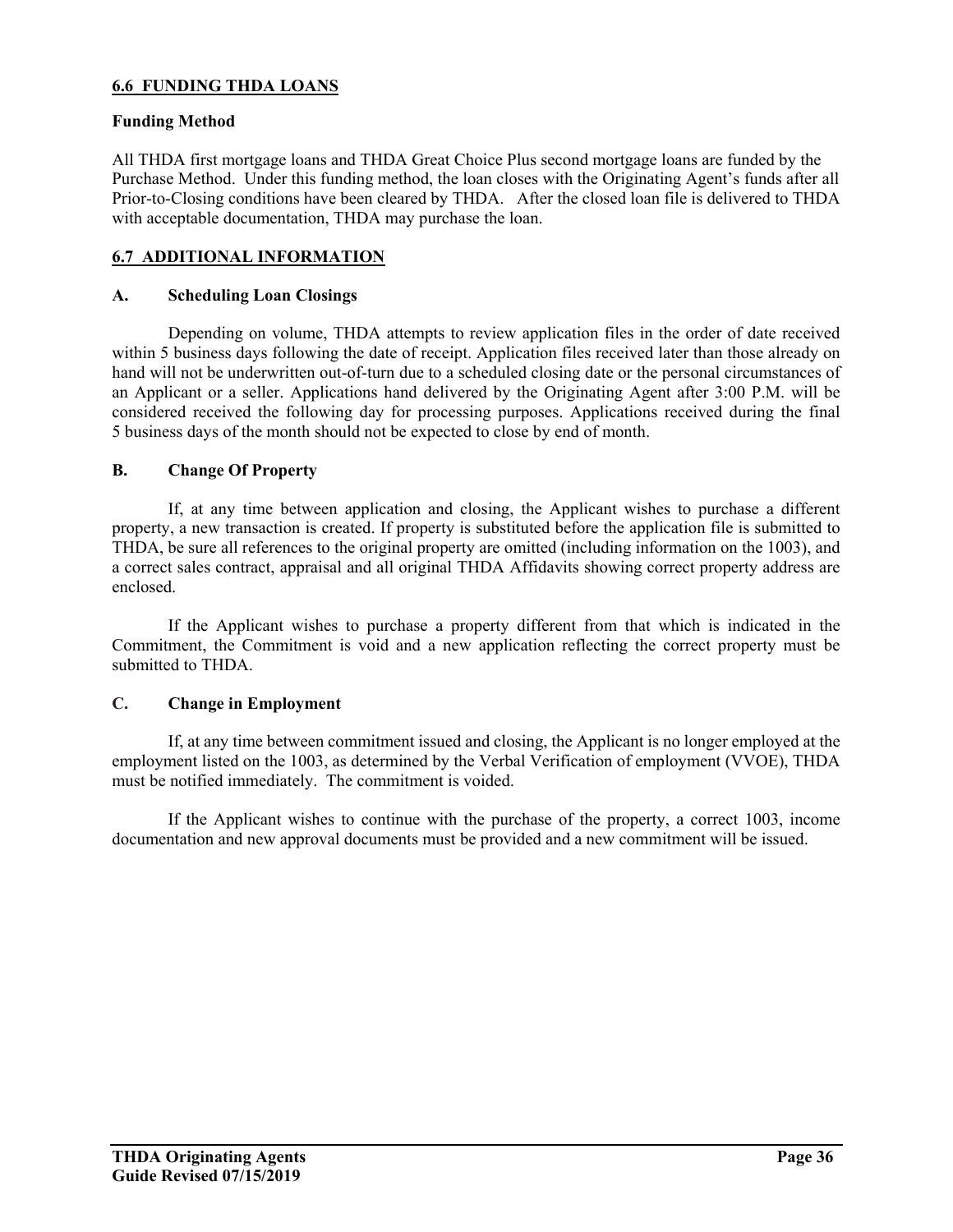#### **B. Warranty Deed**

The Warranty Deed must convey the property to the borrower(s) indicated on the Commitment.

# **C. Termite Inspection/Treatment Certificate**

Termite Inspections/Treatment Certificate provided as required by the insurer, guarantor or the appraiser.

## **D. Hazard Insurance**

Hazard insurance coverage must be issued in the name(s) of the titled property owner(s). The insurance company issuing the hazard insurance policy must be licensed by the State of Tennessee, and have a current financial rating by Best's Insurance Reports of class IV or better.

The policy must insure against loss due to fire and other hazards covered by the standard extended coverage endorsement on a replacement cost basis. The Borrower may elect to include additional coverages, such as liability and earthquake insurance, and special policy riders.

The minimum acceptable amount of hazard insurance coverage is the appraised value less the site value, as provided in the appraisal, or an amount sufficient to replace the structure as determined by THDA.

The maximum allowable amount for deductible will be the maximum of 1% of the loan amount, \$2,500 or the maximum of guarantor's guidelines for VA and USDA loans. The deductible clause may apply to either fire, extended coverage, or both.

Minimum initial term is one year.

THDA must be named as mortgagee in the original policy or in an endorsement. Use the following language:

> Tennessee Housing Development Agency C/O *(THDA Servicer),* Loan # *\_ \_ \_ \_ \_ \_ \_* \_ *(Servicer's mailing address) (Servicer's city, state, zip)*

Coverage must be in force on or before the day of closing.

An original insurance policy or Certificate of Insurance is required. An insurance binder, a memorandum of insurance or a premium bill is not acceptable. The Originating Agent must submit the original policy or certificate to the THDA Servicer promptly after closing and a copy of the declarations page to THDA with the closed loan package.

For loans in condominium developments, secure a Certificate of Insurance for the blanket hazard insurance policy that covers the development or building.

Policies are not acceptable if, under the terms of the carrier's charter, by-laws or policy, contributions or assessments may be made against the Borrower, THDA or THDA's designee; or if by the terms of the carrier's charter, by-laws or policy, loss payment is contingent upon action by the carrier's Board of Directors, policyholders or members; or the policy includes any limiting clauses (other than insurance conditions) which could prevent THDA or Borrower from collecting insurance proceeds.

# **E. Flood Insurance**

Flood insurance is mandatory for all loans with improvements located in Flood Zone A, without exception. A copy of FEMA Form 81-93 Standard Flood Hazard Determination must be included with the closed loan package when submitted to THDA. The Flood Certification MUST state it is for the life of loan. If part of the property is located in Flood Zone A but all of the improvements are outside Flood Zone A, flood insurance is not required, subject to the rules of the loan insurer or guarantor.